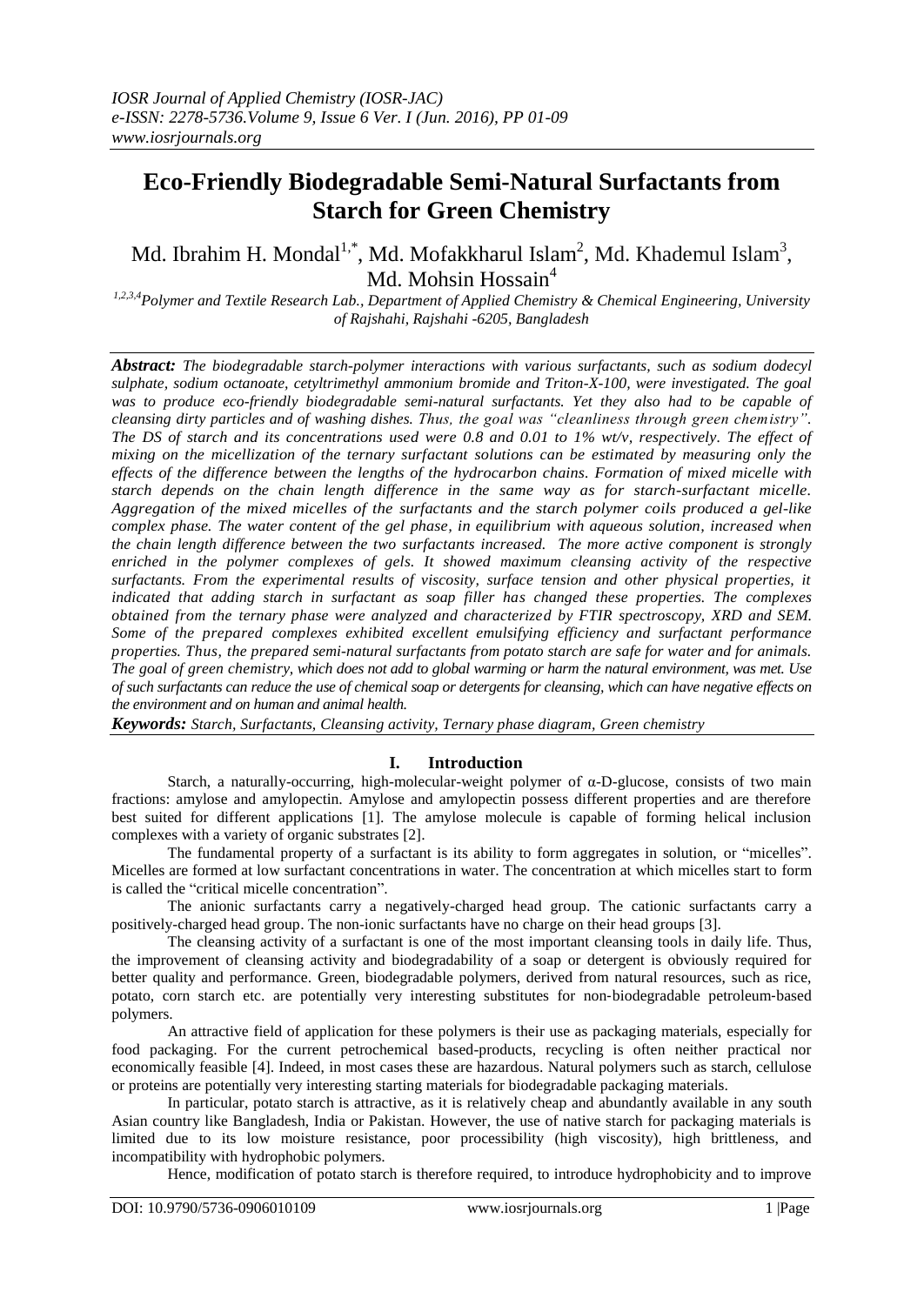mechanical and moisture barrier properties. Thus, the interactions may be intra- and/or inter-molecular. The balance depends on the structural size and nature of the polymer: the nature, lengths and content of hydrophobic groups; their distribution along the starch; their hydration capacity; the degree of polymerization; polymer concentration; and on other parameters, such as strength, salinity, pH and organic co-solvent [5,6].

Among the polymers, amphiphilic starch, with natural non-toxic and biodegradable carbohydrates, are of particular interest. They were prepared by the hydrophobic modification of a variety of polysaccharides, such as corn, potato [7], hydroxyethylcellulose, carboxymethyl cellulose [8,9] and pullulan [10].

Increasing interest has been focused on the structure-solution property relationship of amphiphilic polysaccharides [11-13]. The associative behaviors of hydrophobically modified carboxymethyl cellulose and carboxymethyl pollulan were studied after the amidation of these polysaccharides in DMSO [9,10]. Some authors investigated the hydrophobization of various polysaccharides, such as hydroxyl ethylcellulose [14], carboxymethyl cellulose [15], xylan [16], and carboxymethylstarch [17,18]. These studies carried out esterification of hydroxyl groups, using classical (with acylchloride and mixed anhydride) and unconventional methods. The interaction of surfactants with cationized cellulose has been studied by Goddard et al. [19,20] Non-ionic cellulose ethers have been subject of extensive studies by Piculell and Lindman [21].

The structure and characteristics of starch are very similar to cellulose, but the difference in the bindings, which link the monoglucose units to form the polymer, makes their chemical behaviors very different. The polymer chains in starch are much more flexible than in cellulose, making the polymer more soluble in different solvents. The polymer chains of amylopectin in starch are also branched, whereas cellulose has completely straight chains, having intra- and inter-molecular hydrogen bondings. Thus, actually, starch is a very different material to cellulose despite of their chemical similarities.

The infrared *spectra* of starch and related compounds have been studied for a long time by a number of authors [22,23]). These authors investigated the chemical changes in starch, the effect of hydrogen bonding and change in the crystalline structure of starch. Starch-surfactants complex interactions of H-atoms of starch, within the surfactant molecule, by the H-bonding process are now subject to IR absorption of the functional groups. This may vary over a wide range.

From the above summary, it appears that many researchers have given their attention to this field. In spite of a half-century of great effort, many academic aspects, such as, chemistry, chemical reactions and bond formation on starch-surfactants interaction are still open for further research.

The purpose of the present investigation is to explore the effect of potato starch interaction with various surfactants (ionic and non-ionic). Further, the study will seek to find better reaction mechanisms and to understand the real interaction of potato starch and surfactant complexes. Methods will include the ternary phase diagram, interfacial surface tension, reduced viscosity measurement and XRD, SEM and FT-IR instrumental analysis.

# **II. Experimental**

#### **2.1 Materials**

Starch was purchased from UNI-CHEM, China: its degree of substitution (DS) was 0.80. Starch solution was prepared by heating the starch, in water, in an autoclave, at 120°C for 30 minutes. All solutions were prepared at least 24 hours before measurements were performed. The ionic surfactants, such as sodium dodecyl sulphate (SDS), N-cetyl- N,N,N-trimethyl ammonium bromide (CTAB) and sodium octanoite (NaOct), were purchased from Loba Chemicals Ltd., India. Triton X-100 (polyoxyethlene isooctylphenol), as a nonionic surfactant, was purchased from BDH Chemicals Ltd., England.

All these chemicals used were analytical grade, and were used without further purification. The starch solution's conductivity and reduced viscosity were 2.0  $\mu$ s and 4.0 dm<sup>3</sup>/mol, respectively, and its surface tension was  $71.5 \times 10^{-3} \pm 0.5$  N/m at 30<sup>o</sup>C.

#### **2.2 Methods**

#### **2.2.1 Ternary Phase Diagram**

For the development of ternary phase diagrams, the formulated samples were taken into the test tube by varying their compositions in such a way that the total composition remained 100%. The samples in each test tube were prepared by varying 5% composition of two components simultaneously, keeping the third component constant, and transferring them to alternative test tubes.

The test tubes were then shaken, for effective mixing of the components, and placed into the diagram according to the composition and mark. After completion of the 228 samples, according to the diagram, on the wooden frame, the open end of the test tube was then closed tightly with cork. This procedure assures that there will be no leakage and that the lower part of the cork did not touch the sample solution. These samples were then left to equilibrate in a thermostat box, at  $30^{\circ}$ C, for at least ten days. During this period of equilibration, they were shaken from time to time. The equilibrium was established within this period [28].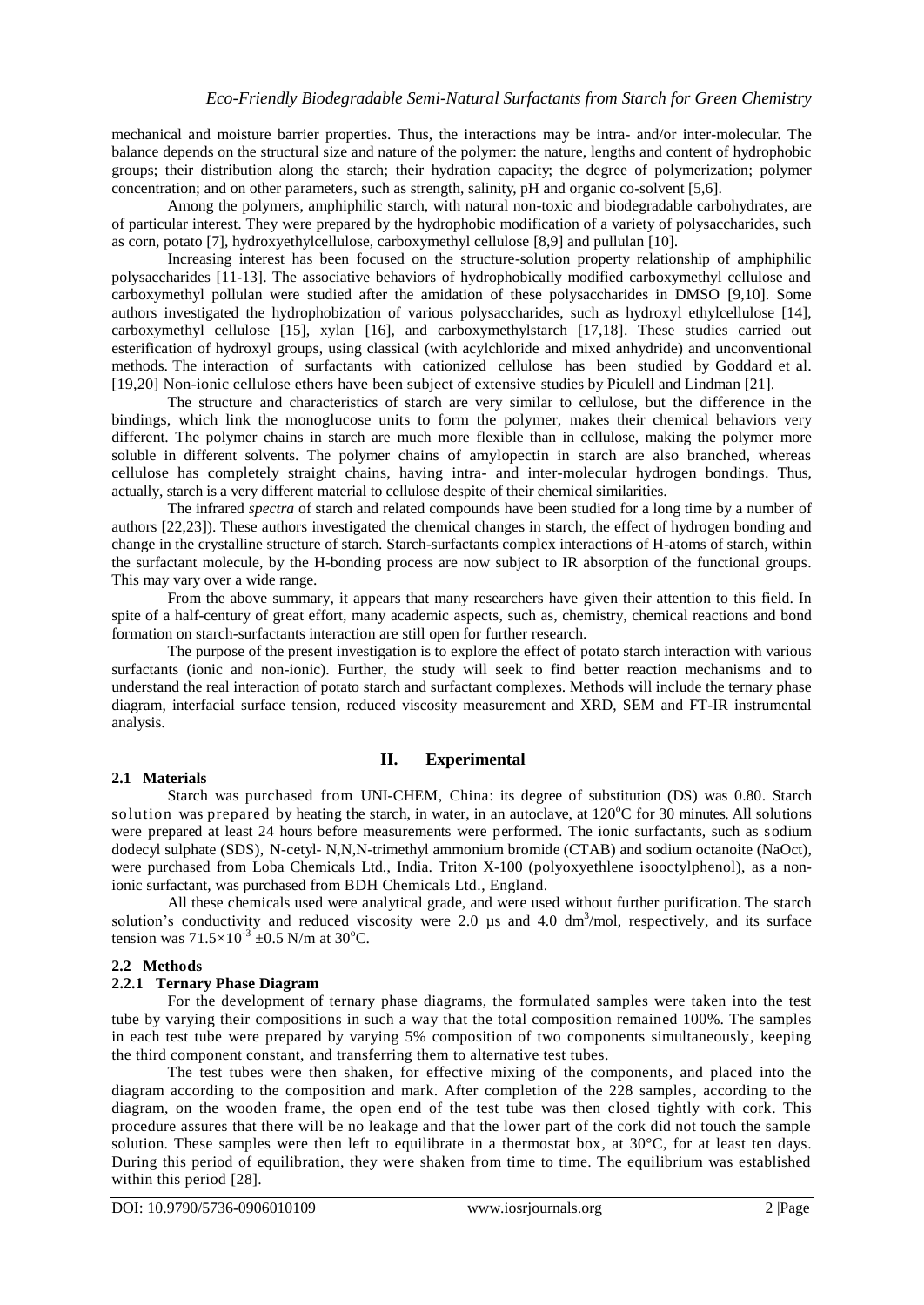## **2.2.2 Viscosity**

Viscosities were determined with an Ostwald viscometer, according to British standard (Fisher Scientific TM 200). The flow of time was recorded by a timer, accurate up to  $\pm$  0.01 seconds. At certain surfactant/starch ratios, the aggregates formed were very mobile flocks. This could be avoided partly by draining the capillaries fully between measurements. The results of the viscosity values were calculated using the equations below:

$$
\eta_{\text{red}} = \frac{\frac{(t - t_0)}{t_0}}{c}
$$

where, t is the measured efflux time of solutions and  $t_0$  is the efflux time of the water, c is the concentration of the surfactant, starch and surfactants-mixed polymer.

#### **2.2.3 SEM analysis**

Scanning Electron Microscope (SEM) scans of potato starch, surfactant and starch-surfactant complexes were examined. Dried samples were taken onto the double-sided adhesive tape attached to the specimen's tub. The excess sample was removed and the sample was placed in a fine coater of gold coating for 150 seconds. The coated sample was then placed in the sample chamber, and was examined at a magnification of 2,500 and 6,000, with an accelerating voltage of 10 kV.

#### **2.2.4 FTIR spectroscopy**

Potato starch is a natural, biodegradable polymer. Cetyltrimethyl ammonium bromide is a cationic surfactant. Sodium dodecyl sulphate is an anionic surfactant.2g sample was dried at 105°C for 30 minutes. Triton-X-100, a high-viscous non-ionic liquid surfactant was used. A 10 ml sample was taken into a glass tray and dried at 105<sup>o</sup>C for 2 hours. A sample with KBr was then ground with a mortar-pastle, to make a pellate. The FTIR of the KBr pellate was measured with a Shimadu FTIR-470 infra-red spectrophotometer (Japan).

## **III. Results And Discussion**

#### **3.1 Solubilization properties of natural surfactant from potato starch**

The solubilization begins at critical micelle concentration (CMC), which indicates that the solubilization molecules are taken up by the micelles. Three modes of solubilization have been proposed for ionic surfactants. These are:

- 1. Incorporation in the hydrocarbon centre of the micelle;
- 2. Incorporation in to the polished layer of the micelle;
- 3. Adsorption on the surface of the micelle;



Surface active agent

**Fig.1(a-c).** Schematic diagram of three modes of solubilization.

When a solution containing non-ionic surfactant is heated gradually, it shows turbidity at a certain level of temperature, which is called the "cloud point". On further heating, the solution becomes separated into two phases: one is enriched in surfactant concentration and the other one is depleted.

The presence of solubilizate and its effect, on both cloud point and the phase separation temperature, due to appropriate crystallinization, have been identified. The direction (increase or decrease) and magnitude of solubilization depend on: (1) the amount of solubilizate and (2) its type.

Thus, in some cases, a progressive addition of solubilizate causes clouding. Before reaching phase separation, the limit of solubilization is normal. In such cases, the phase is separated from the solution,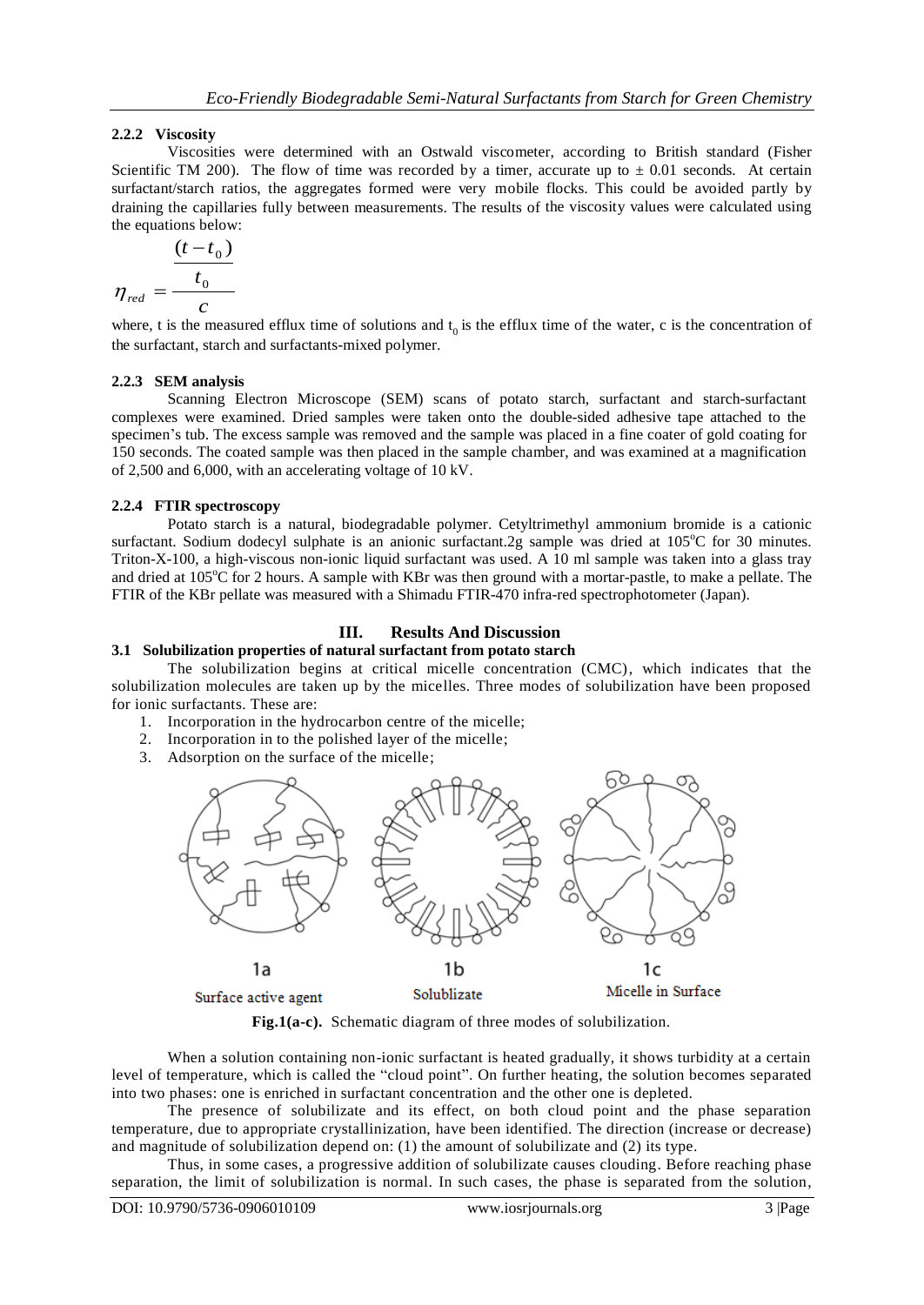containing a mixture of water and solubilizate. The phase is especially rich in surfactant. When the solubilization limit is overcome, almost pure solubilizate is separated out.



**Fig.2.** Phase diagram of the Triton X-100 /Benzene /water system.

It is experimentally shown in Fig. 1 and 2 that the micellar weight of a polyoxyethylene type of nonionic surfactant is increased by the elevation of temperature. As the cloud point is approached, the micellar weight will increase [24]. Finally, it comes to a point where the micelle becomes so large that it will be noticeable even to the naked eve.

Further growth will cause the separation of a surfactant-rich phase. This interpretation indicates that the cloud point is accompanied by the formation of giant molecules. After the phase separation has been completed, the concentration of the surfactant is low in the co-existing water-rich phase, because there are no or few micelles present. It is believed that the hydration of other oxygen atoms of the polyoxyethelene group is, generally, the main factor in keeping the non-ionic surfactant in solution. Then, increase in temperature causes partial dehydration and finally results in the separation of the surfactantrich phase.

Non-ionic surfactants, having longer polyoxyethelene groups, as shown in Fig. 2, have a higher cloud point, by virtue of their greater capacity to hydrate. Yet a recent report by Murata and Arai [25] has thrown doubt on the idea that the increase in temperature decreases hydration.

The discrepancy (at least partially) is due to the different definitions of hydration. The water hydration bond to ether oxygen will decrease with rising temperature, whereas the water trapped in the polyoxyethylene mesh may increase. The cloud point is influenced by the presence of certain additive s but insensitive to the surfactant concentration. Certain substances do not depress the cloud point. On the other hand, some other substances depress the cloud point. The depression is moderate in comparison to starch used as a co-builder in detergents [26].

| Table1. Critical micelle concentrations of binary surfactant mixture of SDS, CTAB, Triton X-100 and |        |  |  |
|-----------------------------------------------------------------------------------------------------|--------|--|--|
|                                                                                                     | NaOCt. |  |  |

| Mole fraction | SDS/CTAB | Trion<br>SDS/ | CTAB/Trion | NaOCt/C    | $NaOCt/Trion$ X- | SDS/NaOCt |
|---------------|----------|---------------|------------|------------|------------------|-----------|
|               |          | X-100         | $X-100$    | <b>TAB</b> | 100              |           |
| $\Omega$      | 0.98     | 0.071         | 0.071      | 25.0       | 23.0             | 8.32      |
| 0.17          | 1.10     | 0.074         | 0.081      | 28.2       | 27.9             | 9.75      |
| 0.25          | l.26     | 0.090         | 0.092      | 30.1       | 28.6             | 10.5      |
| 0.50          | 1.60     | 0.128         | 0.122      | 39.6       | 37.2             | 15.0      |
| 0.75          | 2.32     | 0.212         | 0.236      | 52.7       | 56.3             | 24.4      |
| 0.83          | 3.03     | 0.296         | 0.406      | 62.3       | 72.3             | 32.2      |
| 0.91          | 3.67     | 0.403         |            | 73.2       | 76.5             | -         |
| 1.0           | 95.5     | 0.993         | 96.7       | 95.5       | 97.5             | 95.5      |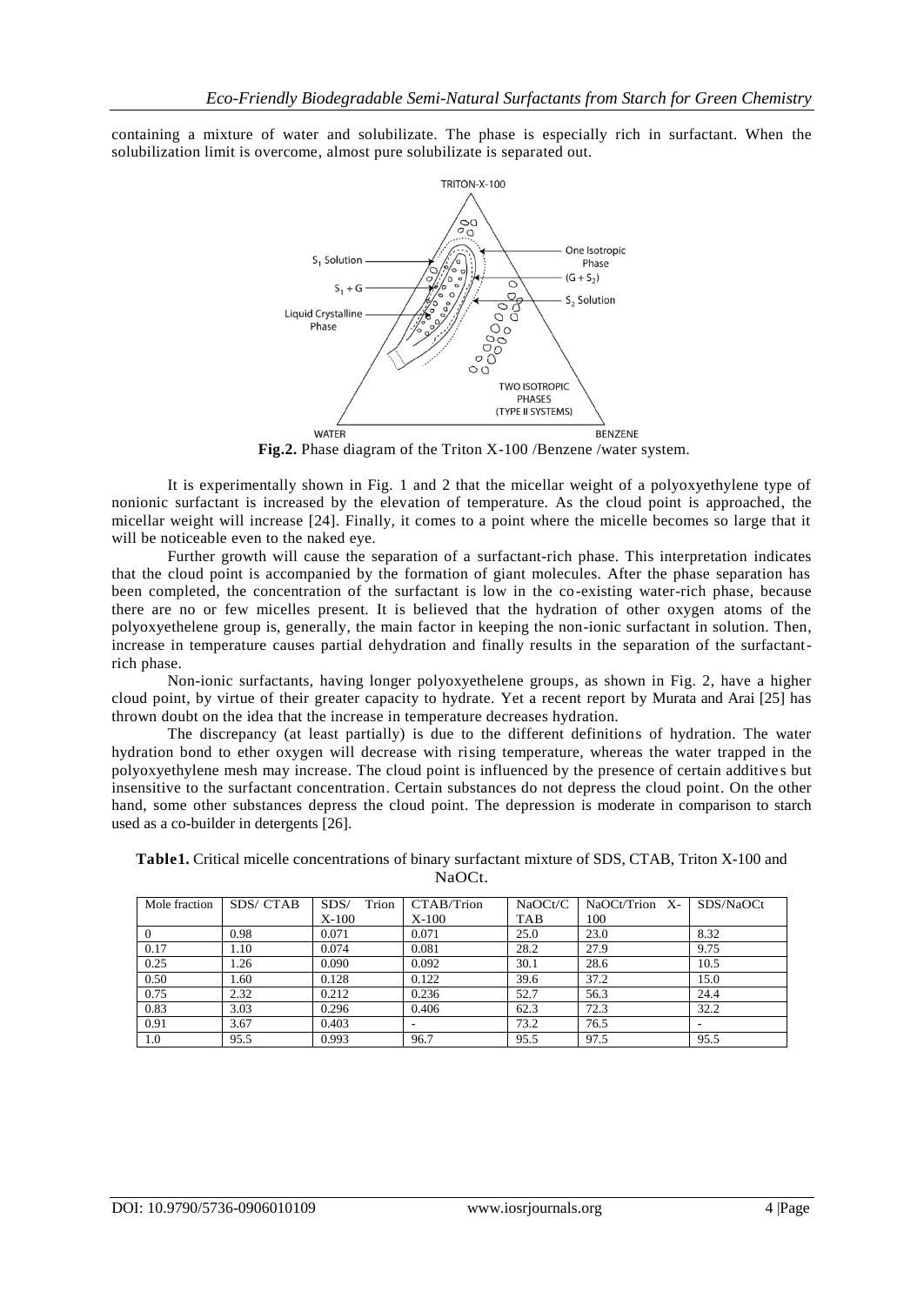

**Fig. 3.** Reduced viscosities of potato starch solution  $(0.01 \text{ wt. } %, DS=0.80)$  and NaOct/second surfactant  $(0.01 \text{ wt. } %)$ , DS=0.80) and NaOct/second surfactant<br>mixtures. The surfactants were NaOct ( $\bullet$ ), NaOct/ mixtures. The surfactants were NaOct ( $\bullet$ ), NaOct/<br>CTAB ( $\nabla$ ), NaOct/SDS ( $\bullet$ ) and NaOct/Trion X-100  $(A)$ . The molar ratio of the surfactants in the surfactant mixtures was 1:1. The dotted line indicates the two-phase domain [27].



**Fig. 4.** Reduced viscosities of potato starch solution  $(0.01 \text{ wt. } %, \text{ DS} = 0.80)$  and SDS/CTAB mixture. The molar ratios of the surfactants were 1:0 (▼), 3:1 (■), 1:1 (●), 1:3 (▲) and 1:5 (◆). The dotted line indicates the two-phase domain [27].

Figure 3 shows the reduced viscosity of potato starch solutions containing different surfactant mixtures. The viscosity drop occurs at lower concentrations, as the hydrocarbon chain length of the second surfactant is increased. Thus, it is clear that the interaction depends markedly on the surface activities of the surfactants.

The viscosity increases as excess surfactant begins to dissolve. At the same time, the added excess surfactant starts to form micelles. The result is an increased viscosity [27].

The surfactant concentration, at which the sudden reduction of viscosity occurred, increases when the NaOct/CTAB molar ratio is decreased. The viscosity is minimized, due to charge neutralization, at a higher surfactant concentration than with pure ionic NaOct. From comparison studies, at fixed starch concentrations but variable surfactants concentration, it has been found that, at certain concentrations of surfactant from potato starch, mixed ionic surfactant surface tension value is minimum. This indicates that maximum cleansing activity appeared at the mentioned points.

Figure 4 shows the variation of molar ratio of two surfactants' log conc. vs reduced viscosity curves. Increasing the molar ratio, the reduced viscosity decreased. This indicates an increase of strong interactions.

At concentrations considerably above those corresponding to charge equivalence between the amounts of surfactant and starch, a complex phase, containing high concentrations of surfactants and polymer, is formed. The phase separation can be observed visually as a clouding of the sample.

The two-phase area is represented by a dotted line in Figs. 3 and 4. Phase separation takes place at higher surfactant concentrations when the fraction of NaOct increases (Fig. 3). Increasing the mole fraction of NaOct above 0.83 does not significantly affect the CMC, but the two phase area extends to higher concentrations.

Figure 4 shows the surface tension when a mixture of NaOct and shorter-chain surfactant is added (1:1 mole ratio) at constant starch concentration. Although the effect is not very marked, the CMC is always higher than for pure NaOct. The shift decreases when the chain length of the second surfactant increases. The concentration at which the gel phase separation increases is reached in the order NaOct<CTAB<SDS<Triton X-100.

Redissolution, which is not complete with this highly-charged starch,  $(DS > 0.80)$ , also takes place at a slightly-higher concentration. The shorter is the chain length of the second surfactant, the higher is the redissolution rate.

Potato starch with ionic surfactants called "semi-natural surfactant" is obtained and grown from soil which is totally chemical-free. Detergent is a fully-chemical substance, synthesized from industry. Thus, detergent is seriously harmful for water-living organisms: like insects and fish. Semi-natural surfactants from potato starch are biodegradable, so they are eco-friendly. Our synthesized semi-natural surfactant is partially safe for fish and other animals, because it is biodegradable, partially chemical-free, and, finally, safe to the fourth generation: that is green chemistry.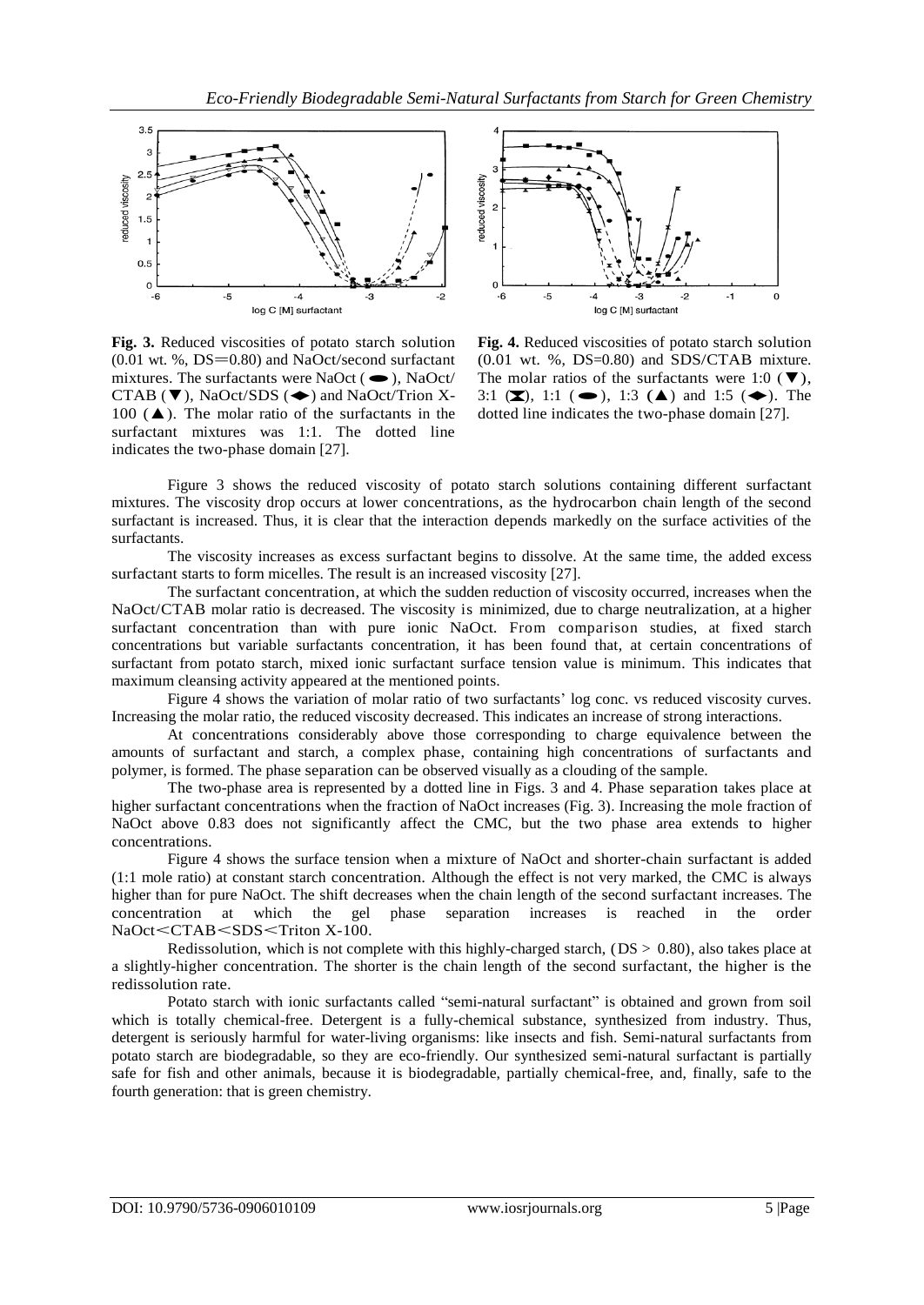

cationic surfactants.



From Figs. 5 and 6, it can be seen that potato starch molecules have many hydroxyl groups and hydrogen atoms. These bind with surfactant molecules through H-atoms, which is called "intra- molecular Hbond formation" [28]. So bond breakdown is easy for both hydrophilic and hydrophobic parts of the surfactant molecule. Finally, cleansing activity increases although starches are biodegradable and eco-friendly.

#### **3.1 Scanning Electron Microscopy (SEM)**

Figures 7(a-c) show the individual surface images of starch, SDS and starch-SDS mixture, respectively studied by SEM. It can be seen from Figs. 7(a-c) that the surface images of the starch and surfactant are quite different. The surfaces of the starch, SDS and the mixture of these two look like granules, pop-corn and needles, respectively. A similar effect was observed in the case of other surfactants. It is clear that, at a certain temperature and concentration, the starch interacts with the surfactant through the formation of H-bonds and changes its surface structure [27].



 **(a)** Starch **(b)** Surfactant (SDS**) (C)** Starch with SDS mixture **Fig.7.** SEM Image of (a) Starch, (b) surfactant (SDS) and (c) starch with SDS mixture [28].

#### **3.3 FT-IR Spectroscopy**

It is always difficult to visualize the fundamental mode of vibrations of polymeric molecules like potato starch or chemical surfactants. Hydroxyl groups from potato starch showed stretching (along the chemical bonds) and bending or deformation (at right angles to the chemical bonds) modes, that give rise to absorption in approx. ranges 3600-3100 and 1500-600 cm<sup>-1,</sup> respectively, were found in our research.

All molecules possessing the hydroxyl group will show such peaks. The exact position of the absorption peaks will vary with the local environment of the group, such as temperature, environmental moisture etc. In *spectra* of starch and surfactant complexes, both have hydroxyl groups with sharp peaks at 3400  $cm^{-1}$ .

Yet in the case of only non-ionic surfactant in Fig. 8c, there was no extra peak for the hydroxyl group. Both CTAB and SDS are ionic surfactants and interact with starch. A sharp absorption peak is present, which indicates that starch molecules form complexes with them.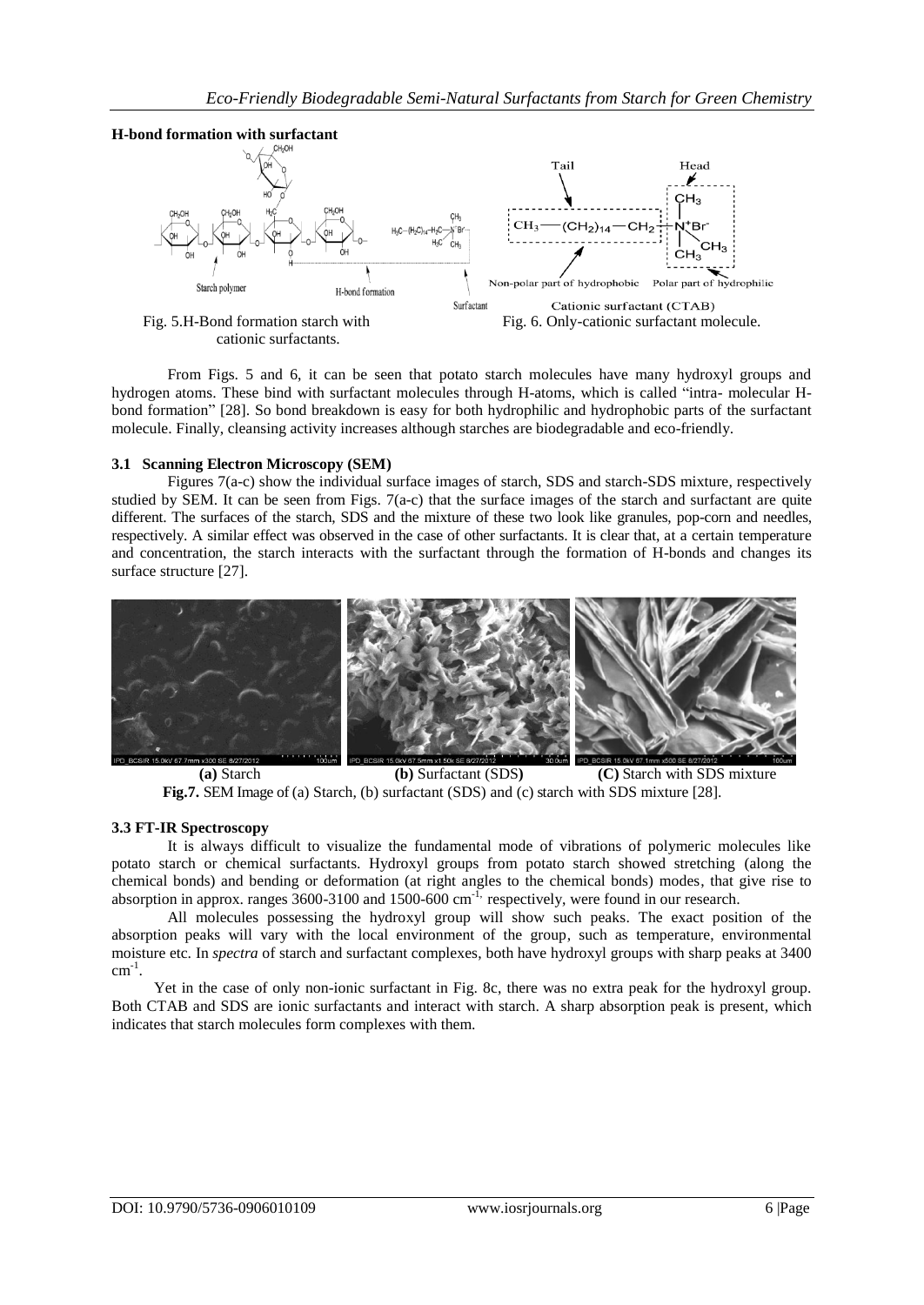

Fig. 8 (a) FTIR Spectra of I: Cationic (CTAB) Surfactant, II: Starch and III: Their mixture [27].

Fig. 8 (b) FTIR Spectra of I: Anionic (SDS) Surfactant, II: Starch and III: Their mixture [27]



From the IR spectrum of Fig.8. (a, b and c), the following peaks we could recognize

The influence of ionic surfactant concentrations on properties of starch based films was analyzed by FTIR spectra. Starch films with and without surfactant appeared smooth,

The influence of ionic surfactant concentrations on properties of starch-based films was analyzed by FTIR *spectra*. Starch films, with a thickness of 120-160 μm, with and without surfactant, appeared smooth, clear and transparent. The FTIR *spectra* of a starch film, individual surfactant and their mixtures are shown in Fig. 8(a-c). The broad absorption peak at  $3260 \text{ cm}^{-1}$  is due to the stretching frequency of the –N-H group [29] which overlaps the-OH stretching region at 3480-3440 cm-1 . *Spectra* of CMC films

showed peaks at 1592 cm<sup>-1</sup>, attributable to anti-symmetric vibration of  $COO<sup>-</sup>$  groups [30,31].

Addition of ionic surfactant (CTAB, SDS) concentrations to potato starch films resulted in similar characteristics in the FTIR *spectra* (Figs. 8(a,b). This indicated that the anti-symmetric and symmetric vibrations of C=O and C-O bonds were enhanced, This enhancement was probably due to the disruption of intermolecular H-bonds between polar groups present in CTAB and SDS molecules, caused by added potato starch [29].

The symmetric COO- stretching was found at ~1411 cm-1 in all film samples. The N-H peak of CTAB and starch occurred at 3267 and 3261 cm-1, respectively. By blending starch with CTAB, the O-H peak of films shifted to 3265-3272 cm-1. The peak of C-OH bending of starch film that appeared at 1337 cm-1 was shifted to 1322-1333 cm-1 with SDS addition. The ester bonds were mostly formed between the hydroxyl groups in amylopectin branches of starch and the diazonium salt group of CTAB, forming a stable cross-linked structure. This is likely what occurred in the composite starch-ionic surfactant complexes film studied here. These results were correlated with FT-IR spectra of rice flour-CMC blended film [32], chitosan-cassava starch-gelatin films [33], and corn starch-CMC-nano clay bio-composite films [34]. Non-ionic surfactants, mixed with non-ionic polymers, show a segregative phase separation [35].

The introduction of charged groups strongly influences the phase separation phenomena. Even a slight charge, on either polymer or surfactant, strongly enhances polymer-surfactant miscibility. Ionic surfactants tend to associate with non-ionic polymers. A mixture of two oppositely charged polyelectrolytes shows strongly associative behavior and there is a strong tendency for phase separation to occur [35,36].

However, it is clear that simply halting the production of solvents would do more harm than green chemistry would do benefit. Therefore, it is necessary to find some alternatives to the traditional methods used, whether greener solvents (semi-natural polymer solutions) are introduced, solvents are removed from the process altogether or alternative solvent systems are adopted for the next generation.

# **IV. Conclusion**

The experiments reported in this paper show that strong ionic interaction occurs between cationic or anionic surfactants (CTAB, SDS), except nonionic surfactants (Triton-X-100) and starch polymers. This interaction leads to phase separation and precipitation of the formed amorphous complexes. Complex formation of starches depend on their chain length difference, in exactly in the same way as for free mixed micelles.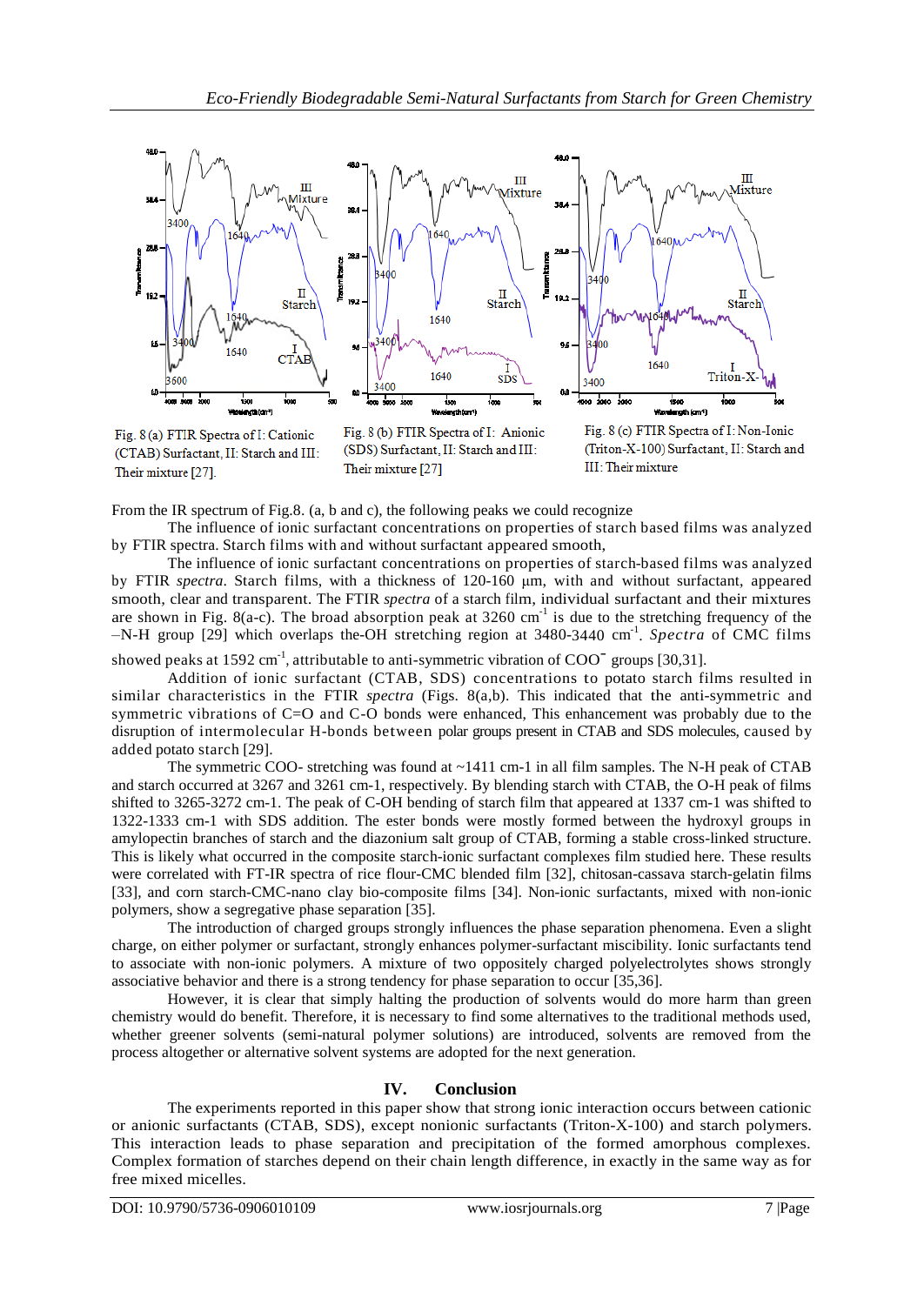The separated complex phase is a hydrophobic, highly viscous and gel-like substance, containing 40 to 60% water. The high and low water contents of the complexes phase indicate that the interactions between the potato starch and ionic surfactants (SDS, CTAB) are very strong and they are capable of intermolecular H bonding.

Such bonding easily breaks down other bonds, which is more-effective cleansing than normal detergent. Yet, unlike detergents, these complexes are green chemistry: they are biodegradable and ecofriendly.

Green chemistry is concerned with improving the environment and fostering sustainable development. Our objectives have been achieved in this study; semi natural detergent is more powerful and safe for green chemistry. It finally challenges the quality of traditional methods of washing, cleansing and proper coloring of clothes. It seeks to provide solutions to the problems traditional chemistry faces.

The ionic surfactants (CTAB, SDS), at concentrations above their critical micelle concentrations (CMC), reduce the inter-polymer association, through micelle formation around hydrophobic (alkyl group length) groups. The presence of a miscible starch molecule also reduces inter-polymer association by preferential solvation of the hydrophobic groups.

One of the most challenging problems facing the world today is that of polymers, like potato starch: to use and build them up in the field of safe cleansing. It is up to firms to wholeheartedly begin the transition away from polluting petrochemical polymers like surfactants and embrace a new generation of sustainable, biodegradable, competitive and economical semi- natural surfactants from potato starch. Such new surfactants are needed by future generations to rescue us from global warming. Just like "totally CFC and chemical free" in the 1990s, let "semi-natural" be the words that consumers look for in choosing a detergent in the  $21<sup>st</sup>$  century.

#### **References**

- [1]. H. F. Zobel, Molecules to granules: A comprehensive starch review, *Starch, 40,* 1988 44-50.
- [2]. E. Polaczek, F. Starzyk, K. Malenki, and P. Tomasik, Inclusion complexes of starch with hydrocarbons, *Carbohydrate Polymer*, 43, 2000, 291-297.
- 
- [3]. A. Jansson, and L. Järnström, Barrier and mechanical properties of modified starches, *Cellulose*, 12, 2005, 423-433. [4]. S. Thiebaud, J. Aburto, I. Alric, E. Borredon, D. Bikiaris, J. Prinos, and C. Panayiotou, Properties of fatty‐acid esters of starch and their blends with LDPE, *Journal of Applied Polymer Science*, 65, 1997, 705‐721.
- [5]. C. L. McCormick, J. Bock, and D. N. Schulz, *Encyclopedia of polymer science and engineering* (Vol. 17, 2nd Edn), H. F. Mark, N. M. Bikales, C. G. Overberger, G. Menges (Eds), Wiley-Interscience, New York, 1990, 730-742.
- [6]. S. W. Shalaby, C. L. McCormick, and G. B. Butler, *Water–soluble polymers*, ACS Symp. Series # 467, American Chemical Society, Washington, DC. 1991, 1199.
- [7]. L. M. Zhang, Cellulosic associative thickeners, Carbohydrate Polymer, 45, 2001, 1-10.
- [8]. P. M. V. Horst, J. G. Batelaan, and B. Reuvers, NL Patent PCTWO, 94, 1994,169.
- [9]. D. Charpentier, G. Mocanu, A. Carpov, S. Chapelle, L. Merle, G. Muller, New hydrophobically modified carboxymethyl cellulose derivatives, Carbohydrate Polymer 33, 1997, 177-186.
- [10]. I. Bataille, J. Huguet, G. Muller, G. Mocanu, and A. Carpov, Associative behavior of hydrophobically modified carboxymethyl pullulan derivatives, International Journal of Biological Macromolcules, 20, 1995, 179-191.
- [11]. E. Akiyama, A. Kashimoto, K. Fukuda, H. Hotta, T. Suzuki, and T. Kitsuki, Thickening properties and emulsification mechanisms of new derivatives of polysaccharides in aqueous solution, Journal of Colloid Interface and Science, 282, 2005, 448-457.
- [12]. D. Charpentier-Valenza, D. L. Merle, G. Mocanu, L. Picton, and G. Muller, Rheological properties of hydrophobically modified carboxymethyl celluloses, Carbohydrate Polymer 60, 2005, 87-94.
- [13]. S. Simon, J. Y. Dugast, D. LeCerf, L. G. Picton, and G. Muller, Amphiphilic polysaccharides. Evidence for a competition between intra-and inter-molecular associations in dilute system, Polymer, 44, 2003, 7917-7924.
- [14]. I. Sroková, S. Miníková, A. Ebringerová, V. Sasinková, and T. Heinze, Novel O-(2 hydroxyethyl) cellulose-based nonionic biosurfactants, Tenside Surfactants Detergents, 40, 2003, 73-76.
- [15]. I. Sroková, V. Tomanova, A. Ebringerova, A. Malovíkova, and Th. Heinze, Water-soluble amphiphilic O-(carboxymethyl) cellulose cellulose derivatives-synthesis and properties, Macromolecular Material Engineering, 289, 2004, 63-69.
- [16]. A. Ebringerová, I. Sroková, P. Talába, and Z. Hromádková, The possibility of using xylan for the production of biodegradable composite films, Journal of Applied Polymer Science, 67, 1998, 1523-1530.
- [17]. I. Srokova, A. Ebringerova, and T. Heinze, Emulsifying agents based on O-(carboxymethyl) starch, Tenside Surfactants Detergents, 38, 2001, 277-280.
- [18]. A. Zoldakova, I. Sroková, V. Sasinkova, J. Hirsch, and A. A. Ebringerova, Biosurafactants based on partially esterified O- (carboxymethyl) star, Chemical Papers, 59, 2005, 362-267.
- [19]. E. D. Goddard, and R. B. Hannan, Cationic polymer/anionic surfactant interactions, Journal of Colloid Interface Science, 55, 1976, 73 79.
- [20]. E. D. Goddard, and R. B. Hannan, Polymer/surfactant interactions, Journal of American Oil Chemcal Society, 54, 1977, 561-566.
- [21]. L. Piculell, and B. Lindman, Association and segregation in aqueous polymer/polymer, polymer/surfactant and surfactant/surfactant mixtures: similarities and differences, Advances Colloid Interface Science, 41, 1992, 149-178.
- [22]. J. W. Rowen, C. M. Hunt, and E. K. Player, Absorption spectra in the detection of chemical changes in cellulose and cellulose derivatives, Textile Research Journal, 17, 1947, 504-507.
- [23]. F. H. Forziati, and J. W. Rowen, Effect of changes in crystalline structure on the infrared absorption spectrum of cellulose, Journal of research of the National Bureau of Standards, 46, 1951, 38-42.
- [24]. J. P. Cotton, In Neutron, X-Ray and Light Scattering: Introduction to an Investigative Tool for Colloidal and Polymeric Systems, P. Lindner, T. Zemb (Eds). North-Holland, Amsterdam, 1991.
- [25]. M. Murata, and H. Arai, The interaction between polymer and surfactant. The effect of temperature and added salt on interaction between poly(vinylpyrrolidone) and sodium dodecyl sulfate, Journal Colloid Interface Sciences, 44, 1973, 475 - 480.